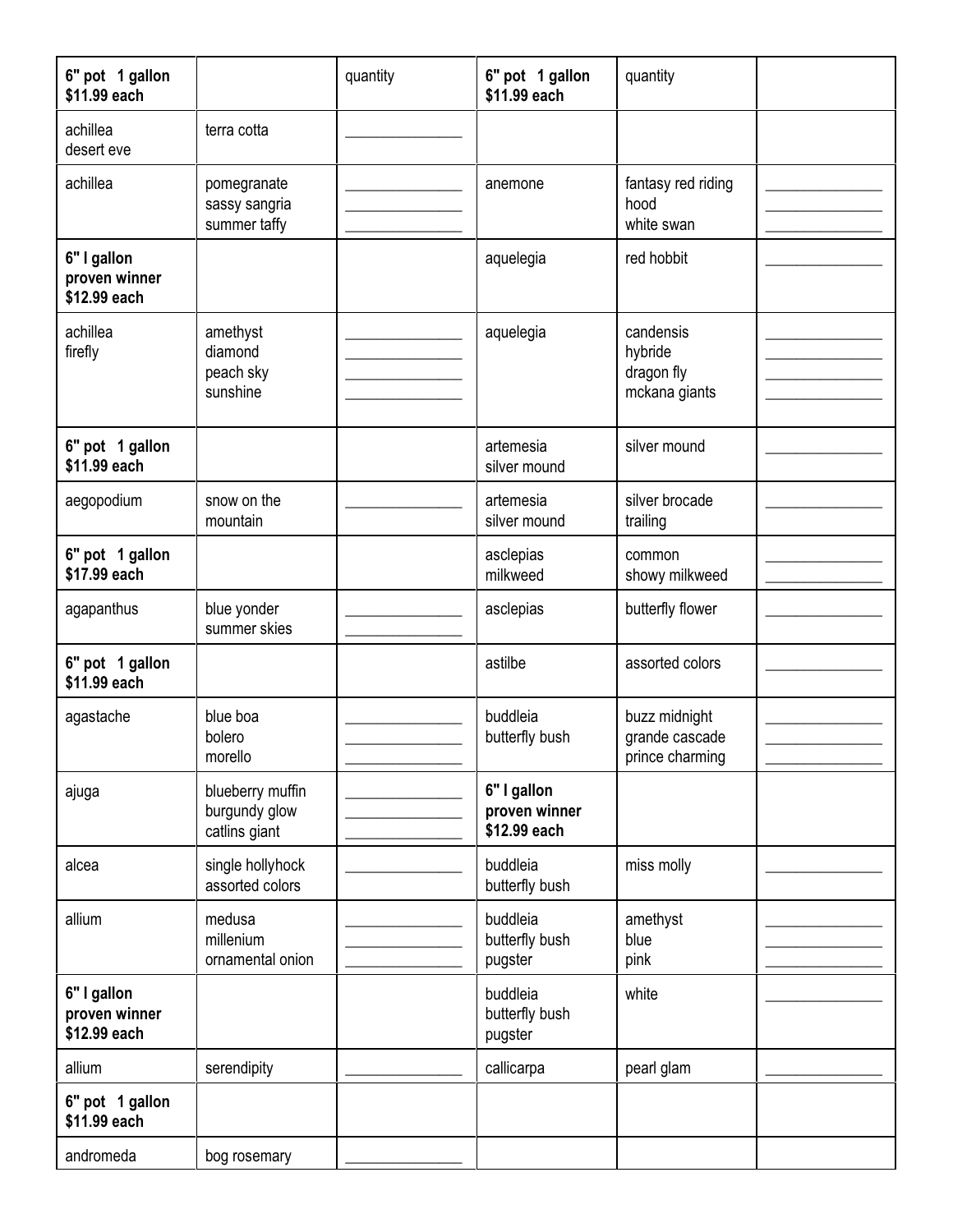| 6" pot 1 gallon<br>\$11.99 each              |                                                                 | quantity | 6" pot 1 gallon<br>\$11.99 each              |                                              | quantity |
|----------------------------------------------|-----------------------------------------------------------------|----------|----------------------------------------------|----------------------------------------------|----------|
| campanula                                    | birch hybrid<br>blue waterfall<br>champion pink<br>rapido white |          | coreopsis<br>uptick                          | cream & red<br>gold & bronze<br>yellow & red |          |
| campanula                                    | takion blue<br>wine & rubies                                    |          | corydalis<br>(see below)                     | bleeding heart                               |          |
| 6" I gallon<br>proven winner<br>\$12.99 each |                                                                 |          | delosperma                                   | alans apricot<br>cooperi<br>terra cotta      |          |
| caryopteris                                  | beyond midnight                                                 |          | delsoperma                                   | perido                                       |          |
| 6" pot 1 gallon<br>\$11.99 each              |                                                                 |          | delosperma                                   | fire spinner<br>granita orange ice           |          |
| catanche<br>cupids dart                      | blue                                                            |          | delphinium                                   | magic fountain mix                           |          |
| centaura                                     | montana blue                                                    |          | dianthus                                     | georgia peach pie<br>bumbleberry pie         |          |
| cerastium                                    | snow in the<br>summer                                           |          | dianthus<br>constant beauty                  | crush burgundy<br>crush orange               |          |
| chelone                                      | hot lips<br>turtlehead                                          |          | dianthus                                     | electric red<br>kahori                       |          |
| 6" pot 1 gallon<br>\$19.99 each              |                                                                 |          | dianthus                                     | pinball wizard                               |          |
| clematis                                     | assorted colors                                                 |          | 6" I gallon<br>proven winner<br>\$12.99 each |                                              |          |
| 6" I gallon<br>proven winner<br>\$20.99 each |                                                                 |          | dianthus                                     | cranberry cocktail<br>maraschino             |          |
| clematis                                     | stand by me                                                     |          |                                              |                                              |          |
| 6" I gallon<br>\$11.99 each                  |                                                                 |          | 6" I gallon<br>\$11.99 each                  |                                              |          |
| coreopsis                                    | hot paprika<br>lil bang starlight                               |          | corydalis<br>bleeding heart                  | allegheny<br>porclein blue                   |          |
| coreopsis<br>sizzle n spice                  | crazy cayenne<br>curry up                                       |          | dicentra<br>bleeding heart                   | pink everblooming<br>pink old fashion        |          |
| coreopsis                                    | sun kiss<br>super star<br>zebreb                                |          | dicentra<br>bleeding heart                   | red fern leaf                                |          |
|                                              |                                                                 |          |                                              |                                              |          |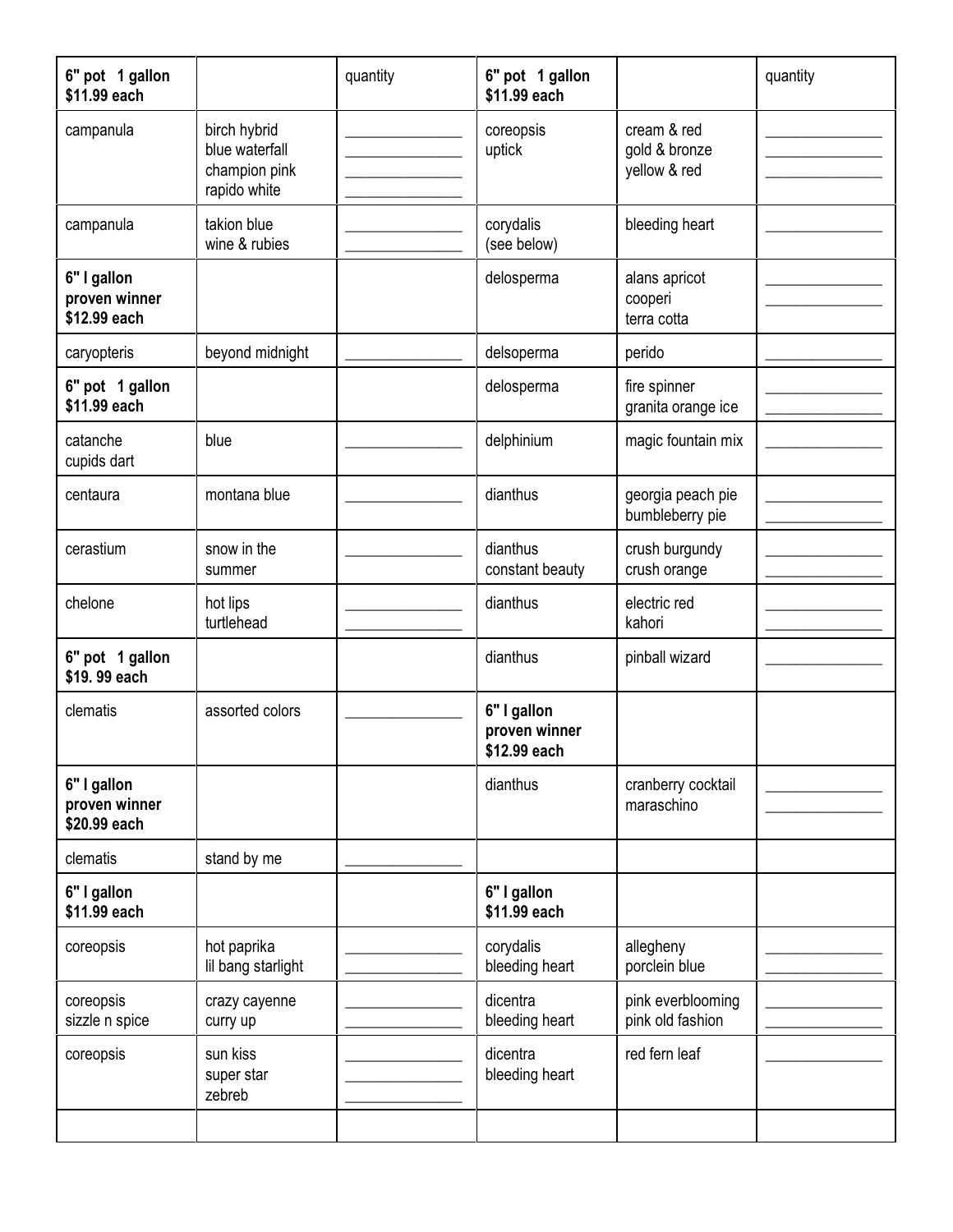| 6" I gallon<br>\$11.99 each                  |                                                                    | quantity | 6" I gallon<br>\$11.99 each             |                                              | quantity |
|----------------------------------------------|--------------------------------------------------------------------|----------|-----------------------------------------|----------------------------------------------|----------|
| digitalis<br>foxglove<br>candy mountain      | peach<br>rose                                                      |          | gaillardia<br>balloon flower<br>spintop | orange halo<br>red starburst<br>yellow torch |          |
| digitalis<br>foxglove                        | dalmation purple<br>excelsior mix                                  |          | galium                                  | odoratum                                     |          |
| echinacea<br>cone flower                     | cheyenne spirit<br>coral crazy<br>canary feathers<br>green twister |          | gaura<br>gazania                        | belleza dark pink<br>colorado gold           |          |
| echinacea<br>cone flower<br>pow wow          | white<br>wild berry                                                |          | geranium                                | rozanne                                      |          |
| echinacea<br>cone flower                     | magnus<br>supreme/cantaloup<br>tomato soup                         |          | grass<br>calamagrostis                  | karl forestor                                |          |
| echinacea<br>cone flower<br>sombero          | adobe orange<br>burgundy<br>grande gold<br>hot coral               |          | grass carex<br>grass erianthus          | snow cap<br>raven grass                      |          |
| echinacea<br>coneflower<br>sombero           | lemon yellow<br>salsa red<br>soltice<br>sangrita                   |          | grass<br>festuca                        | cool as ice<br>elijah blue                   |          |
| 6" I gallon<br>proven winner<br>\$12.99 each |                                                                    |          | grass<br>hakonechloa                    | beni kaze<br>golden hakone                   |          |
| echinacea<br>cone flower                     | yellow my darling                                                  |          | grass<br>miscanthus                     | adagio<br>little zebra                       |          |
| 6" I gallon<br>\$11.99 each                  |                                                                    |          | grass<br>miscanthus                     | porcupine<br>rigoletto                       |          |
| echium                                       | red feathers                                                       |          | grass<br>miscanthus                     | zebra<br>maiden grass                        |          |
| edimedium                                    | red barrenwort                                                     |          | grass molonia                           | purple moor grass                            |          |
| euphorbia                                    | ascot rainbow<br>bonfire                                           |          | grass pennisetium                       | little bunnies                               |          |
| fern                                         | dres dagger<br>painted fern<br>ostrich fern<br>robusta male        |          | grass<br>pennisetmum                    | dwarf fountain<br>karly rose<br>coral baby   |          |
|                                              |                                                                    |          | grass phalaris                          | ribbon grass                                 |          |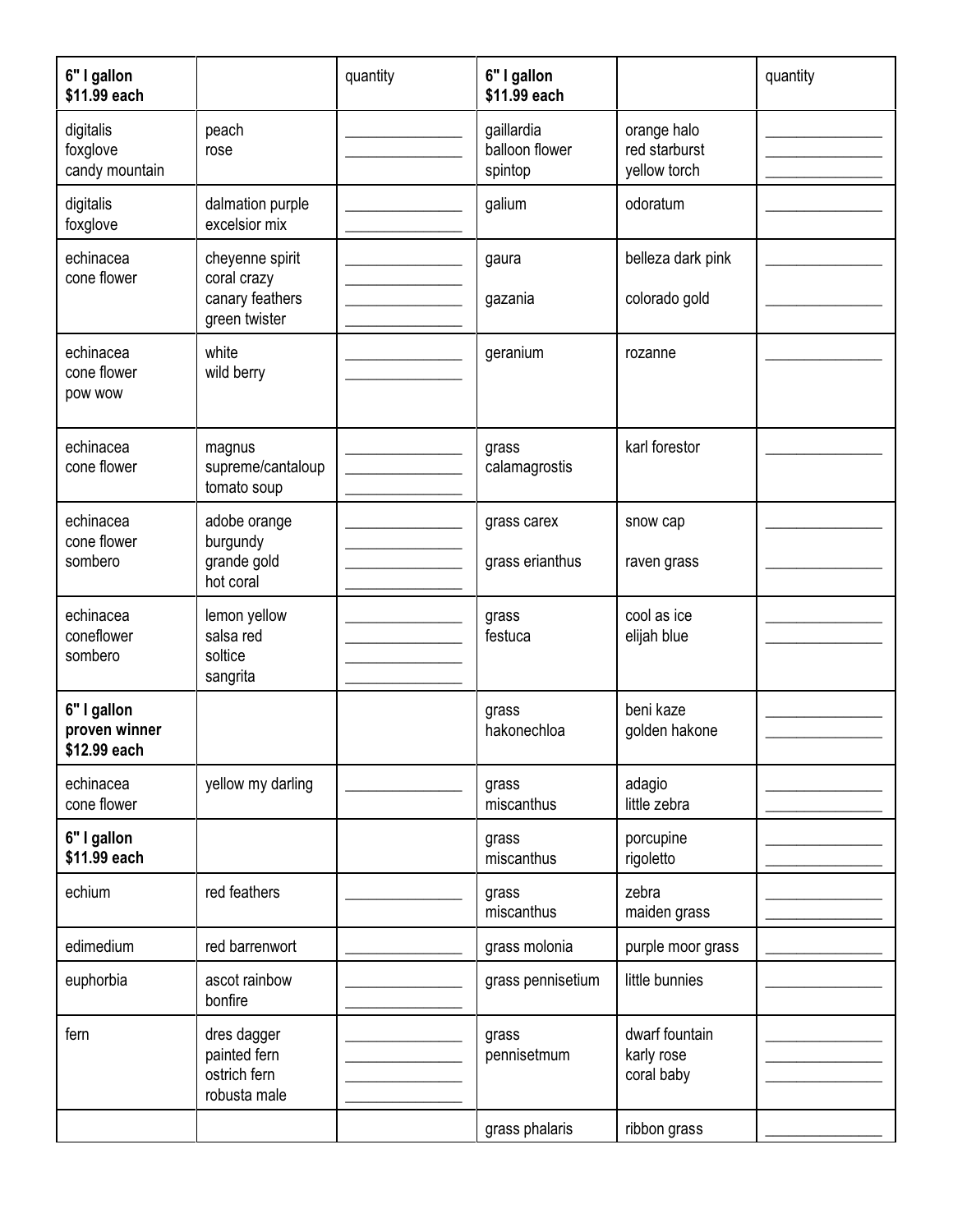| 6" I gallon<br>\$11.99 each                  |                                                                             | quantity | 6" I gallon<br>\$11.99 each                  |                                                              | quantity |
|----------------------------------------------|-----------------------------------------------------------------------------|----------|----------------------------------------------|--------------------------------------------------------------|----------|
| gypsophlia<br>babys breath                   | pink creeping                                                               |          | hosta                                        | whirlwind<br>wide brim                                       |          |
| 6" I gallon<br>proven winner<br>\$12.99 each |                                                                             |          | 6" I gallon<br>\$14.99 each<br>proven winner |                                                              |          |
| gypsophlia<br>babys breath                   | festival star                                                               |          | hydrangea<br>cityline                        | rio<br>venice                                                |          |
| helopsis                                     | tuscan sun                                                                  |          | hydrangea                                    | incredible blush                                             |          |
| 6" I gallon<br>\$11.99 each                  |                                                                             |          | hydrangea<br>incredible                      | incredible                                                   |          |
| hemerocallis<br>day lily<br>stella d'oro     | yellow<br>red<br>purple                                                     |          | hydrangea<br>invincible                      | ruby<br>spirit                                               |          |
| heuchera<br>coral bells                      | peach parfait<br>gooseberry pie<br>little cutie blondie<br>magma            |          | hydrangea<br>lets dance                      | lets dance<br>rythem<br>starlight                            |          |
| heuchera<br>coral bells                      | peach flambe<br>snow angel<br>twist of lime                                 |          | 6" I gallon<br>\$11.99 each                  |                                                              |          |
| hibiscus                                     | airbrush effect<br>dark mystery<br>midnight marvel<br>plum crazy            |          | iberis<br>iris                               | snow white<br>cape code boys<br>sunfisher                    |          |
| hosta                                        | banana kid<br>beach boy<br>blue angel<br>mouse ears                         |          | kalimeris<br>blue star<br>lamiastrum         | japanese aster<br>hermans pride                              |          |
| hosta                                        | brim cup<br>first frost<br>fragrant dreams<br>francis williams<br>guacamole |          | lamium                                       | purple dragon<br>shell pink<br>white nancy                   |          |
| hosta                                        | krossa regal<br>maple leaf<br>night before<br>christmas                     |          | leucanthemum                                 | gold finch<br>becky<br>cream puff<br>snowlady                |          |
| hosta                                        | regal splendor<br>so sweet<br>sum & substance<br>sunpower                   |          | leucanthemum                                 | spoonful of sugar<br>white mountain<br>betsy<br>real sunbeam |          |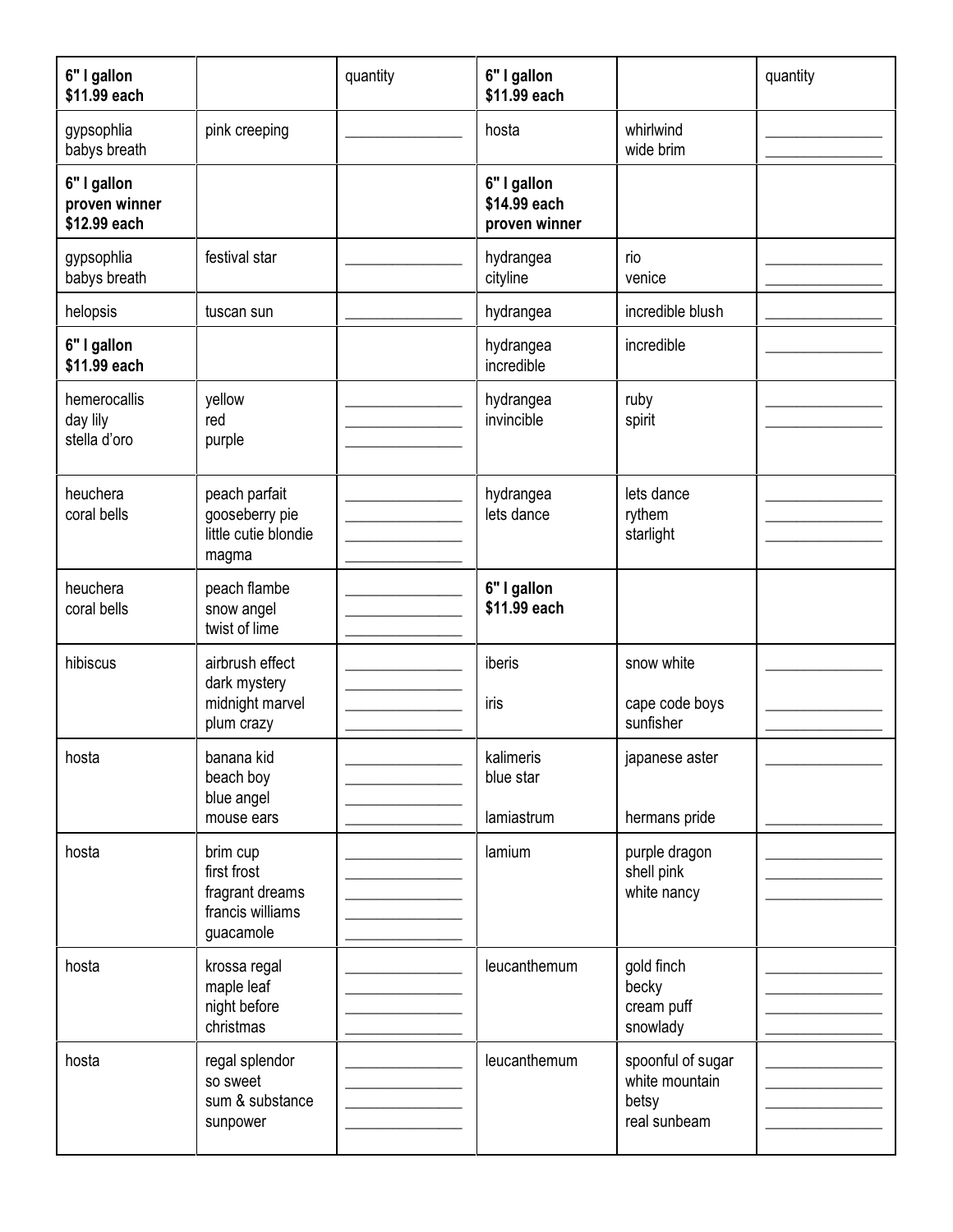| 6" I gallon<br>\$11.99 each |                                                                     | quantity | 6" I gallon<br>\$11.99 each               | quantity                                                                       |          |
|-----------------------------|---------------------------------------------------------------------|----------|-------------------------------------------|--------------------------------------------------------------------------------|----------|
| lewsia                      | constant comment<br>rainbow mix                                     |          | platycodon<br>astra                       | double blue<br>pink                                                            |          |
| liatris                     | floristan white<br>kobold                                           |          | polemonium<br>jacods ladder               | common<br>varigated                                                            |          |
| lupinus<br>lupines          | minaretta mix                                                       |          | polgonatum<br>solomons seal               | common                                                                         |          |
| lychinis                    | maltese cross                                                       |          | primula                                   | assorted colors                                                                |          |
| monarda                     | blue moon<br>bubblegum blast<br>cherry pops<br>grape gumball        |          | primrose<br>pulmonaria                    | himalayan<br>amethyst ice db<br>dever pride                                    |          |
| monarda                     | jacobs cline<br>lilac lollipop<br>pink frosting<br>rockin raspberry |          | rudbeckia<br>perennial black<br>eye susan | american gold rush<br>autumn colors<br>cherry brandy<br>denver daisy           |          |
| myosotis                    | forget me nots                                                      |          | rudbeckia                                 | indian summer                                                                  |          |
| oenothera                   | missouriensis<br>sun drops<br>yellow evening<br>primrose            |          | rudbeckia                                 | herbstone autumn<br>sun 6' tall<br>prairie sun<br>rustic colors                |          |
| pennistemon                 | puppy love<br>dakota burgundy<br>red riding hood<br>delft blue      |          | salvia                                    | bubbleberry<br>evening attire<br>moulin rouge<br>pretty in pink<br>furmans red |          |
| perovskia<br>russian sage   | artiplicfolia                                                       |          | 6" 1 gallon<br>proven winner              |                                                                                | quantity |
| phlox creeping<br>emerald   | blue<br>pink                                                        |          | \$12.99 each                              |                                                                                |          |
| phlox creeping<br>eye       | candy<br>shadow                                                     |          | salvia                                    | pink dawn<br>violet riot                                                       |          |
| phlox creeping              | north hills white<br>red wing                                       |          | sambucus                                  | lemon lace                                                                     |          |
| phlox bedazzles<br>upright  | lavender<br>pink                                                    |          | sedum                                     | super star                                                                     |          |
| phlox flame<br>upright      | coral<br>red<br>ruby                                                |          | 6" I gallon<br>\$11.99 each               |                                                                                |          |
| phlox upright               | glamour girl<br>opening act                                         |          | scrophularia                              | red birds in a tree                                                            |          |